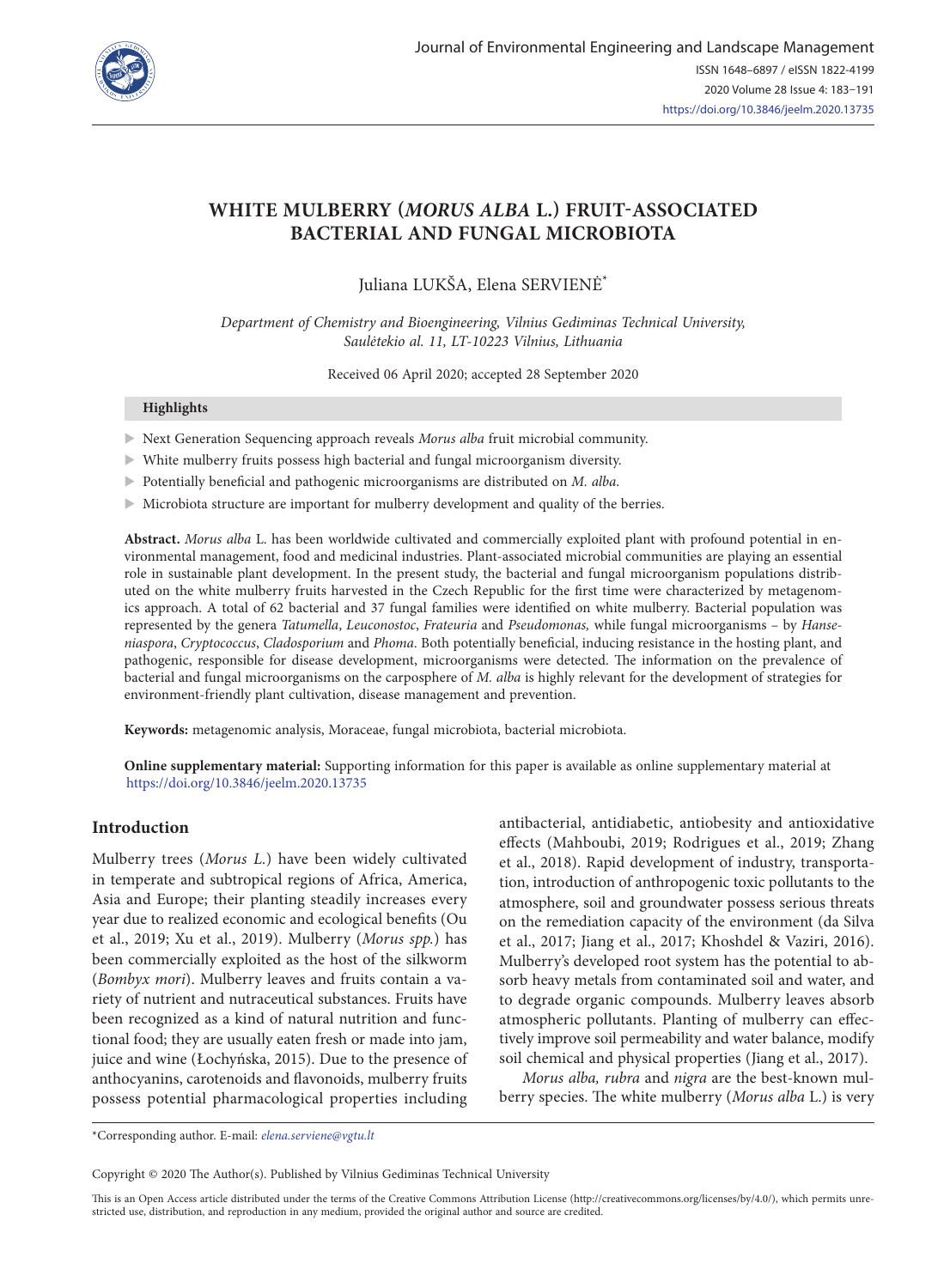populated species, however almost forgotten in Europe. The potential of *Morus* L. plants in agriculture, environmental protection, industry and human health is rather huge (Łochyńska, 2015; Ercisli & Orhan, 2007). *M. alba* leaves can be used for tea making and in the silkworm diet for the commercial production of silk (Mahboubi, 2019). Very fast growth of white mulberry tree produces significant amount of plant biomass, which may be used as the renewable source of biofuel (Łochyńska, 2015; Chinnaswamy & Harisparad, 1995). Due to natural dyeing properties, it is applicable in furniture industry (Łochyńska, 2015). The food industry increasingly uses white mulberry in food production to provide valuable bioactive substances (Łochyńska, 2015). The main active constituents of *M. alba* include flavonoids, alkaloids, stilbenes, and polysaccharides, providing health benefits through anti-inflammatory and immunomodulatory effects (Zhang et al., 2018). Fruits, roots, and leaves of *M. alba* are used also for the treatment of dizziness, insomnia, and premature aging (Rodrigues et al., 2019). The resistance to disease and pests, relatively low soil requirements as well as attractive bioremediation properties substantiate great potential of *M. alba* for landscaping and ecological environment management (Jiang et al., 2017).

Economic value of the mulberry fruit is constantly increasing, so is the need for plant cultivation and disease management to produce suitable for consumption berries. Among multiple biotic and abiotic factors affecting plant development, plant-associated microbial communities are playing one of the primary roles. It must be mentioned that very few works concentrated on the characterization of mulberryassociated microbial assemblages are published so far. Some studies are focused on the diversity of endophytic bacteria on white mulberry cultivars by revealing seasonal variation and emphasizing antimicrobial and plant growth-promoting activities of bacteria (Ou et al., 2019; Xu et al., 2019). Only two studies are intended for characterization of soil fungal communities of different white mulberry genotypes and analysis of relationship with fruit sclerotiniosis (Zhang et al., 2019; Yu et al., 2016). To the best of our knowledge, the white mulberry carposphere-associated microbial populations remain undescribed in the scientific literature. The aim of the present study was to characterize the bacterial and fungal microorganism communities found on the *M. alba* fruit surface by applying metabarcoding and Next Generation Sequencing (NGS) technology.

# **1. Materials and methods**

## **1.1. White mulberry sample preparation**

*Morus alba L*. fruits were aseptically sampled from 30–40 years-old planted trees growing in Ostrava city park (the Czech Republic, GPS coordinates: 49°50′1′′N, 18°17′40′′E) in July, 2016. The fruits (at medium ripeness stage, without blemish) were randomly collected from reachable branches of the five white mulberry trees growing in distance of more than 30 meters. *M. alba* fruits were combined into sterile plastic bags and within 2 hours after harvesting were transported on ice to the Ostrava University for

further processing. Gathered fruits (~300 g) were washed with aseptic 0.05M phosphate buffer, pH 6.8 (500 mL) for 30 min at room temperature. Plant debris was removed by filtration through 420 μm filters. Samples were centrifuged at 12,000×g for 20 min. The collected pellet was transported on ice to Lithuania and kept in –20 ºC freezer until DNA extraction and amplification of marker genes (Department of Chemistry and Bioengineering, Vilnius Gediminas Technical University).

# **1.2. Extraction of DNA and sequencing**

The DNA was extracted from 40 mg of collected pellet using a Genomic DNA purification kit (Thermo Fisher Scientific Baltics, Vilnius, Lithuania). The isolated DNA was quality checked and quantified by Nanodrop 2000 spectrophotometer (Thermo Fisher Scientific). V3-V4 variable regions of the bacterial 16S rRNA gene were amplified by the primer set S-D-Bact-0341-b-S-17 (5′-CCTACGGGNG-GCWGCAG-3′) and S-D-Bact-0785-a-A-21 (5′-GAC-TACHVGGGTATCTAATCC-3′) and used to classify bacteria. The ITS2 region of ribosomal DNA specific primers ITS3-KYO2 (5′-GATGAAGAACGYAGYRAA-3′) and ITS4 (5′-TCCTCCGCTTATTGATATGC-3′) were applied for fungal microorganism identification. Amplicon library preparation and sequencing was performed by Macrogen Inc. (Seoul, Korea). The libraries were sequenced using Illumina MiSeq V3 as paired-end 2×300 bp reads. Raw sequencing data was submitted to the NCBI Short Read Archive (SRA) database (Accession Number PRJNA612435).

#### **1.3. Sequence analysis**

Bioinformatics analysis was conducted using FLASH v1.2.11 (Magoč & Salzberg, 2011) to filter sequences with a minimum Q score of 25 and merge paired-reads. OTUs were picked by the greedy heuristic clustering algorithm, CD-HIT-OTU v4.5.5 (Li et al., 2012). Alpha diversity was calculated (including Chao1, Shannon, Good coverage) and relative abundance summaries were conducted using QIIME 1.8 (Caporaso et al., 2010). UNITE (Kõljalg et al., 2013) and Ribosomal Database Project (RDP) (Cole et al., 2014) were used as the reference databases for the taxonomy assignments of most abundant sequences. Non-bacterial, non-fungal sequences and singletons were filtered out and taxonomic relative abundance at all classification levels was calculated. The taxonomic results were visualized in Krona (Ondov et al., 2011).

### **2. Results**

#### **2.1. Bacterial and fungal diversity of** *M. alba* **fruits**

The Illumina MiSeq sequencing generated 516,658 and 554,058 paired-end reads from ITS2 and V3-V4 target regions respectively. Following quality filtering and checking of chimera sequences, 302,705 (for ITS2) and 169,313 (for V3-V4) reads were obtained. 97% threshold of sequence similarity was used for clustering into operational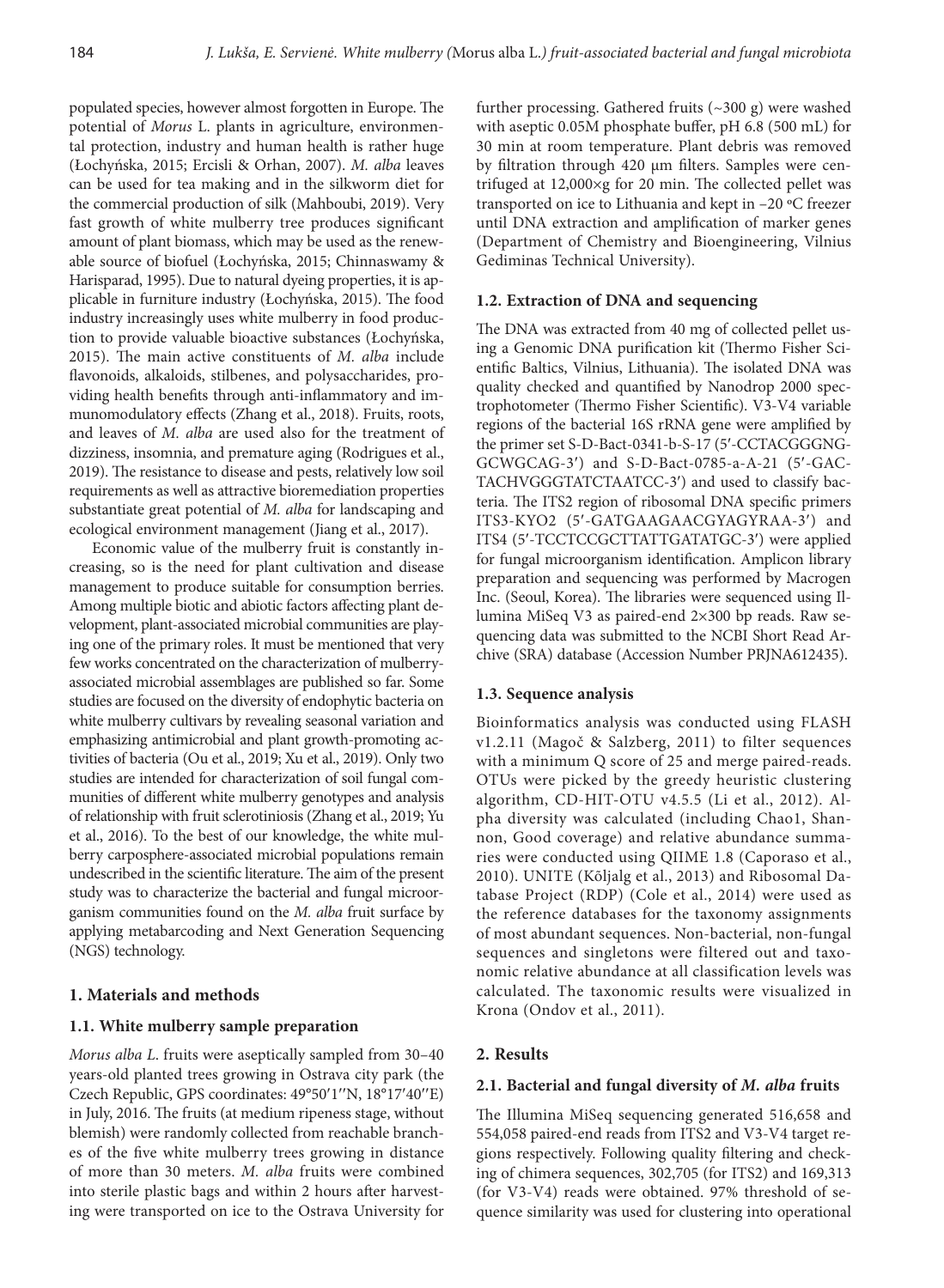Table 1. Summary of ITS2 and 16S rRNA gene amplicon sequence analysis and microbial community diversity parameters

|            | Target region    | Reads<br>obtained | High quality<br>reads | OTU | Chao1 | Goods<br>coverage | Shannon<br>diversity |
|------------|------------------|-------------------|-----------------------|-----|-------|-------------------|----------------------|
| Morus alba | ITS <sub>2</sub> | 516,658           | 302,705               | 206 | 215   | 0.99996           | 2.95                 |
|            | $V3-V4$          | 554,058           | 169,313               | 365 | 370   | 0.99997           | 4.56                 |



Figure 1. Rarefaction curves describing M. alba fruit-associated species richness at a genetic distance of 3% for each sample. ITS2 sequences from the analysis of eukaryotic microbial community and V3-V4 region sequences from the analysis of prokaryotic microbial community

taxonomic units (OTUs) (Table 1). 365 bacterial and 206 fungal OTUs were represented by identified sequences. Rarefaction curves (Figure 1) and calculated Goods coverage confirmed that the majority of the bacterial (coverage: 99.9%) and the fungal OTUs (coverage: 99.9%) were recovered. In agreement with obtained OTU data, the Chao1 and Shannon indexes demonstrated that white mulberry had higher bacterial community diversity than fungal microorganisms.

# **2.2. Taxonomic composition of white mulberry bacterial microbiota**

The obtained sequences were classified into 14 phyla, 22 classes, 32 orders, 62 families and 87 genera (Table S1). The dominating bacterial phyla were Proteobacteria (61.72%), Firmicutes (24.88%), Bacteroidetes (4.38%), and Actinobacteria (2.36%), collectively accounting for more than 93% of the total bacterial population. Prokaryotic microorganisms essentially belonged to Gammaproteobacteria (50.92%) and Bacilli (24.79%) at the class level. The first class was represented by bacteria from Enterobacteriales, Xanthomonadales and Pseudomonadales orders, while the second – by Lactobacillales. Among 62 bacterial families identified, Enterobacteriaceae (28.43%), Leuconostocaceae (23.43%), Xanthomonadaceae (12.7%) and Pseudomonadaceae (7.72%) were the most abundant, represented mainly by the genera *Tatumella* (19.5%), *Leuconostoc* (21.58%), *Frateuria* (12.45%) and *Pseudomonas*  (7.72%) (Table S1, Figure 2). The analysis of unique bacterial OTUs allowed to identify at the species level 10 prokaryotic microorganisms, with the highest abundance *Frateuria aurantia* (12.6%) and *Gluconobacter kanchanaburiensis* (4.37%), while other species were assigned to uncultured bacteria (Table 2, Table S1).

Table 2. List and relative abundance of bacterial and fungal microorganisms identified at species level

| Bacterial relative abundance, %             |       |  |  |  |  |  |  |  |
|---------------------------------------------|-------|--|--|--|--|--|--|--|
| Frateuria aurantia DSM 6220                 | 12.60 |  |  |  |  |  |  |  |
| Gluconobacter kanchanaburiensis             | 4.37  |  |  |  |  |  |  |  |
| Paenibacillus hordei                        | 0.78  |  |  |  |  |  |  |  |
| Nodularia spumigena                         | 0.12  |  |  |  |  |  |  |  |
| Lonsdalea quercina subsp. britannica        | 0.12  |  |  |  |  |  |  |  |
| Lysinibacillus sphaericus                   | 0.04  |  |  |  |  |  |  |  |
| Pseudomonas geniculata                      | 0.04  |  |  |  |  |  |  |  |
| Rhizobium leguminosarum bv. viciae          | 0.02  |  |  |  |  |  |  |  |
| Myxococcus virescens                        | 0.02  |  |  |  |  |  |  |  |
| Vagococcus teuberi                          | 0.01  |  |  |  |  |  |  |  |
| Fungal microorganisms relative abundance, % |       |  |  |  |  |  |  |  |
| Hanseniaspora uvarum                        | 34.04 |  |  |  |  |  |  |  |
| Cryptococcus laurentii                      | 8.18  |  |  |  |  |  |  |  |
| Cryptococcus magnus                         | 2.17  |  |  |  |  |  |  |  |
| Candida railenensis                         | 0.34  |  |  |  |  |  |  |  |
| Torulaspora delbrueckii                     | 0.24  |  |  |  |  |  |  |  |
| Auriculibuller fuscus                       | 0.21  |  |  |  |  |  |  |  |
| Sporobolomyces roseus                       | 0.20  |  |  |  |  |  |  |  |
| Bulleromyces albus                          | 0.11  |  |  |  |  |  |  |  |
| Wickerhamomyces anomalus                    | 0.05  |  |  |  |  |  |  |  |
| Sporobolomyces salicinus                    | 0.04  |  |  |  |  |  |  |  |
| Sporobolomyces gracilis                     | 0.04  |  |  |  |  |  |  |  |
| Udeniomyces pannonicus                      | 0.04  |  |  |  |  |  |  |  |
| Verticillium dahliae                        | 0.04  |  |  |  |  |  |  |  |
| Erythrobasidium hasegawianum                | 0.04  |  |  |  |  |  |  |  |
| Dioszegia catarinonii                       | 0.04  |  |  |  |  |  |  |  |
| Monographella nivalis                       | 0.03  |  |  |  |  |  |  |  |
| Sarocladium strictum                        | 0.03  |  |  |  |  |  |  |  |
| Cryptococcus uzbekistanensis                | 0.03  |  |  |  |  |  |  |  |
| Cystofilobasidium lari_marini               | 0.02  |  |  |  |  |  |  |  |
| Exophiala psychrophila                      | 0.02  |  |  |  |  |  |  |  |
| Fusarium culmorum                           | 0.02  |  |  |  |  |  |  |  |
| Sporobolomyces coprosmae                    | 0.01  |  |  |  |  |  |  |  |
| Mrakiella aquatica                          | 0.01  |  |  |  |  |  |  |  |
| Dioszegia aurantiaca                        | 0.01  |  |  |  |  |  |  |  |
| Knufia cryptophialidica                     | 0.01  |  |  |  |  |  |  |  |
| Saccharomycopsis crataegensis               | 0.01  |  |  |  |  |  |  |  |
| Colletotrichum acutatum                     | 0.01  |  |  |  |  |  |  |  |
| Septoria lepidii                            | 0.01  |  |  |  |  |  |  |  |
| Kondoa malvinella                           | 0.01  |  |  |  |  |  |  |  |
| Botryotinia fuckeliana                      | 0.01  |  |  |  |  |  |  |  |
| Chaetomium murorum                          | 0.01  |  |  |  |  |  |  |  |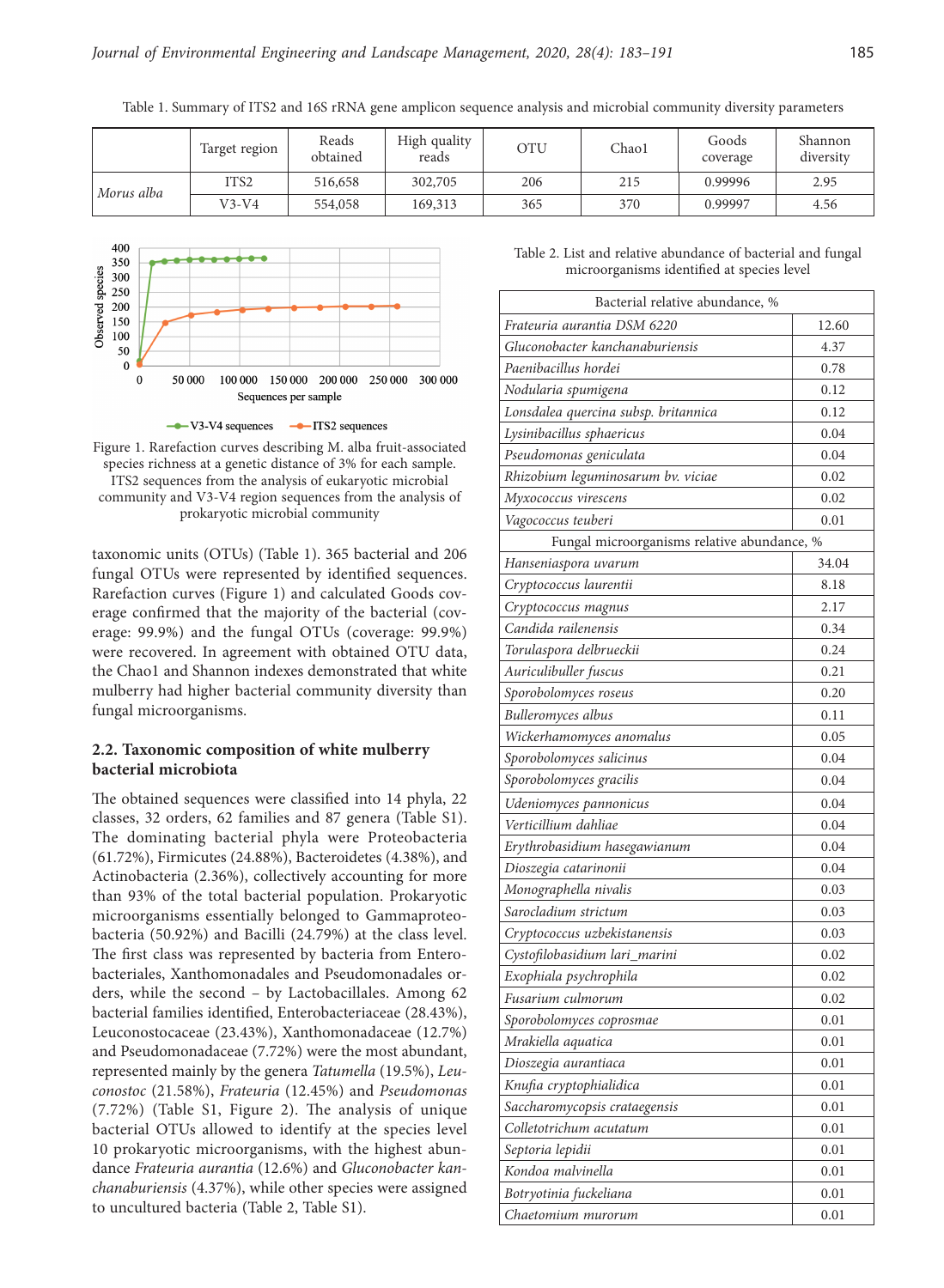

Figure 2. Prokaryotic microbial community distribution on *M. alba* carposphere. A\_e – *Acetobacteriaceae*; A\_s – *Actinomycetales*; B\_s – *Bulkholderiales*; R\_s – *Rhodospirillales*; S\_e – *Sphingomonadaceae*; S\_s – *Sphingomonadales*; P\_e – *Pseodomonadaceae*; P\_s – *Pseudomonadales*; Mo – *Moraxellaceae*; Mi – *Microbacteriaceae*. Minor OTUs were not labeled. Pie-charts were constructed using KRONA (Ondov et al., 2011)

# **2.3. Composition of white mulberry carposphere fungal microbiota**

In total, 65 genera of fungi from 4 classified phyla, 13 classified classes, 26 classified orders, 37 classified families were detected (Table S2). The fungal microbiota was mostly dominated by Ascomycota phylum (76.42%), followed by Basidiomycota (21.52%) and unidentified microorganisms (1.99%). Dothideomycetes (40.32%), Saccharomycetes (34.83%) and Tremellomycetes (20.79%) have been identified to be the major classes associated with white mulberry fruits. At the family level, the eukaryotic microorganisms were represented by Saccharomycodaceae (34.04%) and Dothioraceae (31.08%). Fungal microorganisms belonging to Dothioraceae family were assigned as *uncultured Aureobasidium* at the species level (31.08%) (Table S2). The dominant genus distributed on mulberry fruits was *Hanseniaspora* (34.04%), followed by *Cryptococcus* (16.84%), *Cladosporium* (4.73%), and *Phoma* (4.06%) (Table S2; Figure 3). Thirty one fungal microorganism species were identified with dominating *Hanseniaspora uvarum* (34.04%), *Cryptococcus laurentii* (8.2%) and *Cryptococcus magnus* (2.2%) (Table 2).

#### **3. Discussion**

So far, a few studies were focused on the characterization of bacterial community distributed on different *Morus* L. cultivars using culture-dependent (Xu et al., 2019) and metagenomics (Ou et al., 2019) approaches. It was demonstrated that the endophytic *Morus* L. microorganism assemblies are specific for the host plant and the climatic conditions (Ou et al., 2019). Several aspects aggravate comparative analysis of our data with previous *Morus* L. microbiome studies: different plant site were chosen (in our study – fruits, in in mentioned above studies – stems), the lack of information on exact mulberry species of tested cultivars, and microorganisms analyzed (ours – epiphytic, in mentioned above studies – endophytic bacteria). Nevertheless, analysis of taxonomic composition of prokaryotic microorganisms revealed that Actinobacteria, Firmicutes, and Proteobacteria were the three most abundant bacterial phyla on different *Moru*s L. cultivars, mainly represented by *Pantoea*, *Pseudomonas*, and *Methylobacterium* genera (Ou et al., 2019; Xu et al., 2019). In our study, about 90% of *M. alba* fruits were also covered by microorganisms belonging to these phyla but represented by different genera. At genus level, *Leuconostoc* was the most prevalent taxa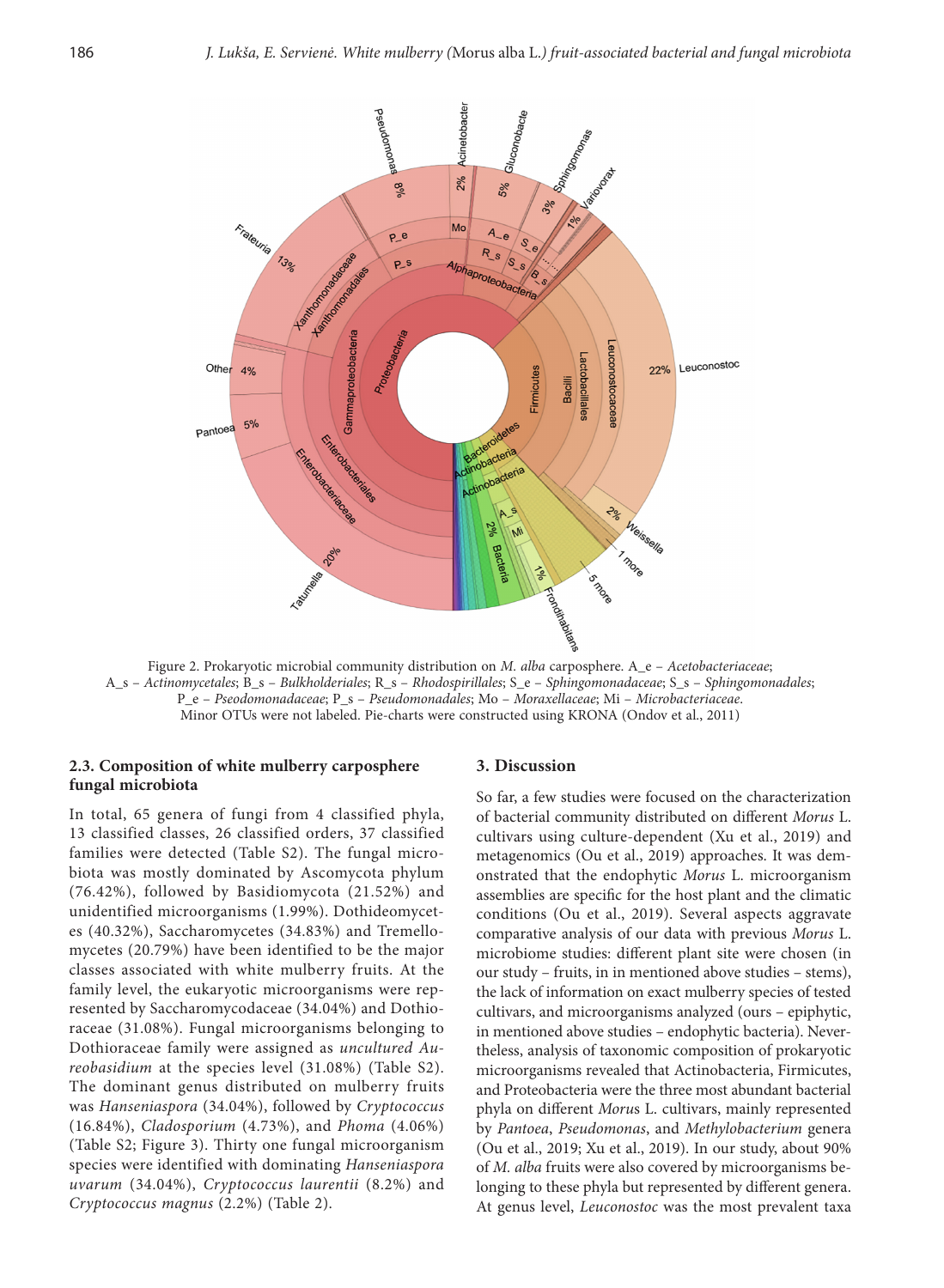

Figure 3. The taxonomic distribution of fungal microorganisms on *M. alba* carposphere. C\_s – Capnodiales; D\_e – Davidiellaceae; Pl – Pleosporales. Minor OTUs were not labeled. Pie-charts were constructed using KRONA (Ondov et al., 2011)

on white mulberry fruits. *Leuconostoc spp.* are non-pathogenic bacteria frequently found on plants, advantageous in most foods because of their flavor development and preservation abilities, capacity to improve the nutritional and organoleptic quality, possessing beneficial effects as potential probiotics (Shin & Han, 2015; Holland & Liu, 2011). Some *Leuconostoc* species are also capable of causing uncommon human infections or wine ropiness, nevertheless the genus is generally recognized as safe (Holland & Liu, 2011). In our study, *Tatumella* and *Frateuria* were detected among dominating bacterial genera on *M. alba* fruits. Some representatives of *Tatumella* genus are foodborne opportunistic pathogens isolated from various food sources, pineapples and clinical specimens, able to cause numerous infections (Mardaneh et al., 2014). *Frateuria*  bacteria, represented in our study by *Frateuria aurantia*, were previously documented as capable to improve the plant growth and control phytopathogens (Lidor et al., 2019). Bacteria from *Pseudomonas* and *Pantoea* genera, observed in high content on white mulberry plants, are reported as plant-associated pathogenic microorganisms (Coutinho & Venter, 2009; Ligon et al., 2000). Nevertheless, both genera contain species possessing antimicrobial features (Trotel-Aziz et al., 2008; Ligon et al., 2000).

Among those identified at species level in low frequency, bacteria with known plant growth promoting and biocontrol potential (*Pseudomonas geniculate*, *Lysinibacillus sphaericus*, *Myxococcus virescens*, *Rhizobium leguminosarum bv. viciae*) were observed.

So far, only two studies using molecular techniques have described the fungal communities related to a *M. alba* tree, in the investigation conducted on soil samples (Zhang et al., 2019; Yu et al., 2016). It was demonstrated that representatives of six phyla were observed with three dominant phyla (Ascomycota, Mucoromycota and Basidiomycota) (Zhang et al., 2019), while fruits were mainly covered by representatives of two phyla as revealed in our study. Based on mulberry rhizosphere-associated fungal community analysis, it has been shown that plant genotype has a significant influence on the abundance and composition of soil microbial population (Yu et al., 2016). In addition, the differences in the soil microbial assemblages may affect the plant resistance to mulberry fruit sclerotiniosis (Yu et al., 2016). As observed in our study, *Hanseniaspora* was the most prevalent mulberry fruit-associated taxa at the genus level, represented by *Hanseniaspora uvarum* species. *Hanseniaspora* spp. possess low fermentative activity and have been frequently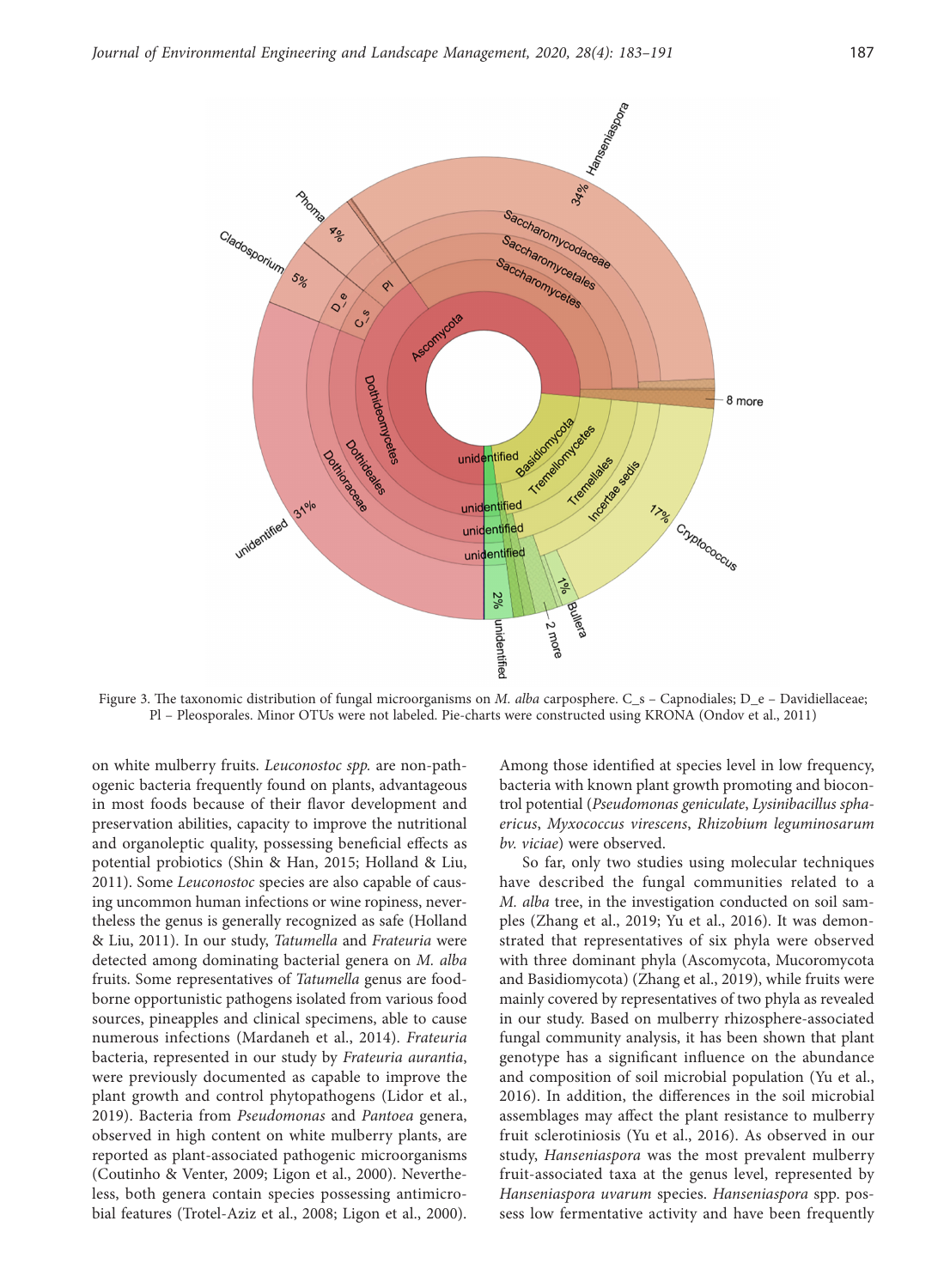| Genus                 | M. alba_CZ                                  | M. pumila_LT | M. pumila_CZ | R. nigrum_LT | R. nigrum_CZ |  |  |  |  |
|-----------------------|---------------------------------------------|--------------|--------------|--------------|--------------|--|--|--|--|
|                       | Bacteria relative abundance, %              |              |              |              |              |  |  |  |  |
| Leuconostoc           | 21.83                                       | 0.00         | 0.01         | 0.00         | 0.00         |  |  |  |  |
| <b>Tatumella</b>      | 19.73                                       | 0.00         | 0.01         | 0.00         | 18.91        |  |  |  |  |
| Frateuria<br>12.60    |                                             | 0.00         | 0.00         | 0.00         | 0.00         |  |  |  |  |
| Pseudomonas<br>7.81   |                                             | 32.57        | 41.26        | 2.80         | 7.78         |  |  |  |  |
| Pantoea<br>4.66       |                                             | 48.70        | 34.16        | 0.38         | 1.02         |  |  |  |  |
| Gluconobacter<br>4.53 |                                             | 0.12         | 0.12         | 0.00         | 5.49         |  |  |  |  |
| Sphingomonas          | 2.63                                        | 0.57         | 2.21         | 1.17         | 7.41         |  |  |  |  |
| Weissella             | 1.88                                        | 0.06         | 0.00         | 0.00         | 0.00         |  |  |  |  |
| Acinetobacter         | 1.76                                        | 0.00         | 0.00         | 4.61         | 0.00         |  |  |  |  |
| Frondihabitans        | 1.17                                        | 1.60         | 0.96         | 0.26         | 1.79         |  |  |  |  |
| Hymenobacter          | 1.10                                        | 0.27         | 0.80         | 0.49         | 7.00         |  |  |  |  |
| Variovorax            | 1.05                                        | 0.04         | $0.00\,$     | 0.82         | 2.32         |  |  |  |  |
|                       | Fungal microorganisms relative abundance, % |              |              |              |              |  |  |  |  |
| Hanseniaspora         | 34.04                                       | 3.26         | 17.62        | 0.00         | 48.53        |  |  |  |  |
| Cryptococcus          | 16.86                                       | 5.68         | 3.48         | 15.22        | 0.88         |  |  |  |  |
| Cladosporium          | 4.73                                        | 4.19         | 1.76         | 45.40        | 5.20         |  |  |  |  |
| Phoma                 | 4.06                                        | 0.44         | 0.66         | 3.99         | 1.64         |  |  |  |  |
| <b>Bullera</b>        | 1.21                                        | 0.06         | 0.05         | 0.14         | $0.00\,$     |  |  |  |  |

Table 3. Most abundant bacterial and fungal microorganisms on the *Morus alba* carposphere in comparison to those on *Malus pumila* and *Ribes nigrum*. Taxonomy analyzed at genus level. Cz -fruits collected in Czech Republic, LT – in Lithuania. Data on distribution of apple and blackcurrant microbiota obtained from Vepštaitė-Monstavičė et al. (2018)

discovered on the surface of different fruits, e.g. apples, blackcurrants, grapes, strawberries and etc. (Lukša et al., 2018; Vepštaitė-Monstavičė et al., 2018; Graça et al., 2015). It is well-recognized that fungal microorganisms from this genus could be useful to hosting plant by executing antagonistic activity on the development of fruit spoilage-causing mold (Tilocca et al., 2020; Liu et al., 2010). Among other dominating fungal genera, our study on mulberry fruits detected *Cryptococcus, Cladosporium,* and *Phoma*. Ubiquitous fungi *Cryptococcus* and *Cladosporium*  are typical members of the yeast population have been often detected on the surface of different plants (Vepštaitė-Monstavičė et al., 2018; Vadkertiová et al., 2012). Some representatives of these genenera enclose species producing antifungal agents against many pathogens (Freimoser et al., 2019; Hashem et al., 2014; Wang et al., 2013), and have been established as biocontrol agents for the management of the postharvest diseases (Liu et al., 2013). On the other hand, certain species can cause plant, human and animal diseases (Sandoval-Denis et al., 2016; Bernal-Martinez et al., 2010). Therefore, the potentially beneficial or pathogenic features of *Cryptococcus laurentii* and *Cryptococcus magnus* fungal microorganisms, identified in our study, could be determined only by culture isolation and further analysis. Fungal microorganisms belonging to the genus *Phoma* are known to be plant pathogens, characterized by parasitic relationships with their host (Aveskamp et al., 2008). *Phoma* spp. have been shown to contaminate

seeds, fruits and vegetables (Bennett et al., 2018; Lukša et al., 2018; Vepštaitė-Monstavičė et al., 2018; Oliveira et al., 2017; Termorshuizen, 2007), produce cytotoxic metabolites causing infections for humans and animals (Bennett et al., 2018). Among identified at species level in low frequency, potentially beneficial (*Torulaspora delbrueckii*, *Wickerhamomyces anomalus*, *Candida railenensis*, etc) as well as pathogenic fungi (*Auriculibuller fuscus*, *Bulleromyces albus*, *Sporobolomyces roseus*, *Sp. salicinus*, *Sp. gracilis*, etc) were observed.

The abundance and distribution of prokaryotic and eukaryotic microorganisms on fruits are dependent on the plant origin and ripening stage, geographic location and climatic conditions, application of agrochemicals as well as other biotic and abiotic factors (Vepštaitė-Monstavičė et al., 2018; Pinto et al., 2015). Considering the biogeographic effect, we compared the *M. alba-*associated microbial communities with ones identified previously on *Malus pumila* Mill. and *Ribes nigrum* L. collected in Czech Republic, Ostrava region and Lithuania (Vepstaite-Monstavičė et al., 2018) (Table 3). All tested fruits were sampled in the same season on July-August, 2016. The higher amount of bacteria belonging to *Tatumella*, *Gluconobacter* and *Sphingomonas* genera and fungal microorganisms from *Hanseniaspora* genus were detected on the surface of fruits sampled in Czech Republic, as compared to Lithuanian samples. These results indicate the importance of climatic conditions and geographical distribution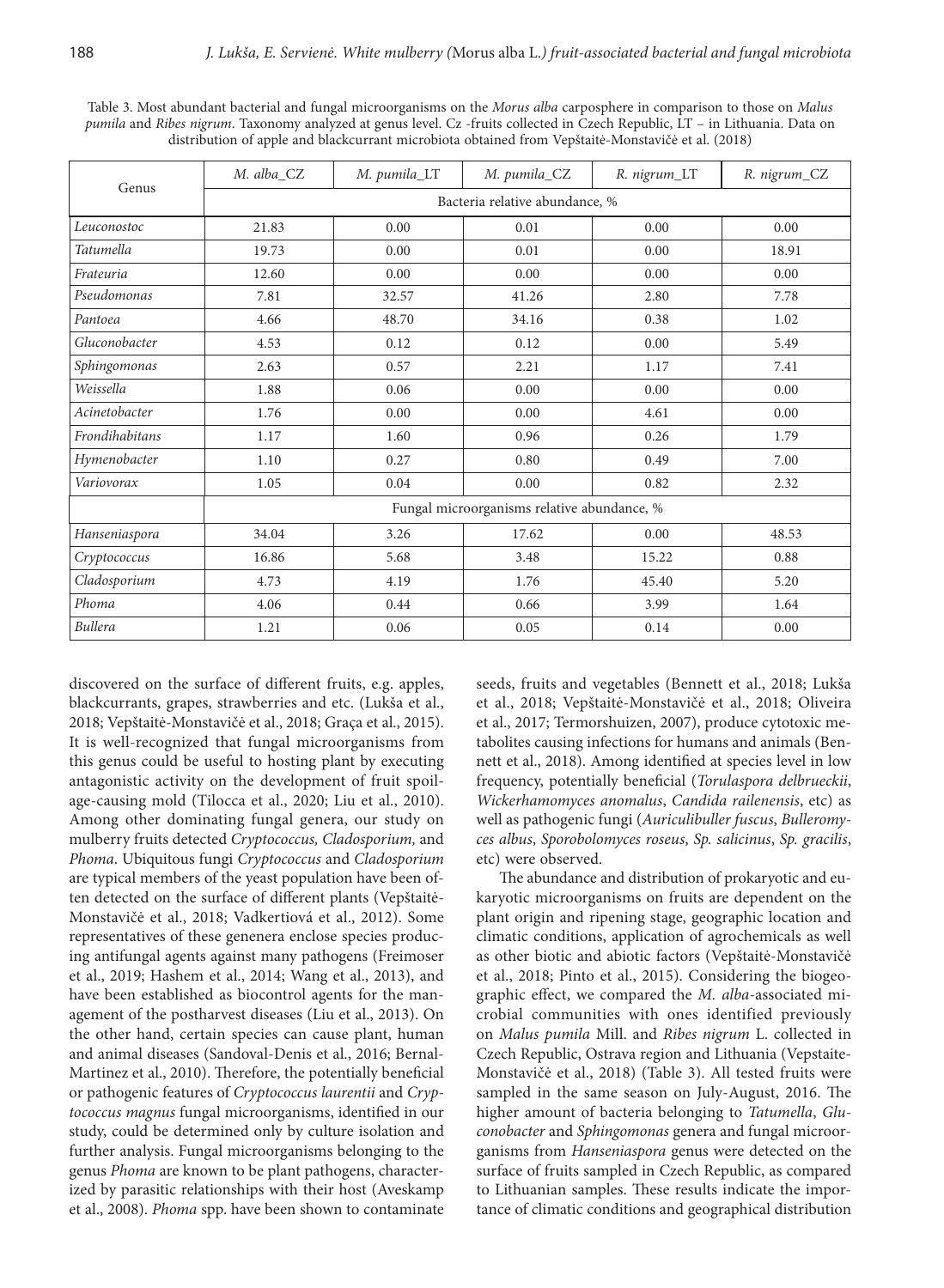on the prevalence of microorganisms. On the other hand, detection of bacteria from *Leuconostoc* and *Frateuria* genera exceptionally on *M. alba* revealed importance of the plant origin. Higher abundance of *Pseudomonas* spp. and *Pantoea* spp. on *M. pumila* comparing to *M. alba* and *R. nigrum* from both localities as well as dominance of *Phoma* spp. on *M. alba* and *R. nigrum* further highlights the plant-conditioned distribution. The differences between the microbial communities inhabiting various plants are determined by various hosting plant features, including production of volatile organic compounds as well as interactions of microorganisms with the plant and other microbial inhabitants (Deveau et al., 2018; Lindow & Brandl, 2003). In the natural environment, different factors act cumulatively, therefore differentiation of the major and specific impacts driving the divergence of bacterial and fungal microorganism assemblages is rather complicated.

In conclusion, the results of this study demonstrated that *M. alba* carposphere possesses high bacterial and fungal microorganism variety. Among eukaryotic and prokaryotic microbiota, both potentially beneficial and pathogenic microorganisms were identified. The obtained information on the structure of white mulberry-associated fungal and bacterial assemblages, spreading of potentially beneficial and phytopathogenic microorganisms is important to develop effective plant disease control strategy. Due to clear potential of white mulberry berries in food industry, the metagenomics data appear to be significant for the evaluation of the influence of microbiota in general, and specific microorganisms in particular on food quality and human wellbeing.

# **Acknowledgements**

We would like to thank Dr. V. Yurchenko and Dr. T. Yurchenko for helping with the sample collection.

# **Conflict of interest**

The authors declare no conflict of interest.

#### **Author contributions**

Conceptualization, E. S.; collection of plant material, E. S.; metagenomic analysis of microorganisms, J. L., E. S.; bioinformatics analysis, J. L.; data interpretation, E. S., J. L.; writing – original draft, E. S., J. L.

#### **References**

- Aveskamp, M. M., De Gruyter, J., & Crous, P. W. (2008). Biology and recent developments in the systematics of *Phoma*, a complex genus of major quarantine significance. *Fungal Diversity*, *31*, 1–18.
- Bennett, A., Ponder, M., & Garcia-Diaz, J. (2018). Phoma infections: classification, potential food sources, and their clinical impact. *Microorganisms*, *6*(3), 58. <https://doi.org/10.3390/microorganisms6030058>
- Bernal-Martinez, L., Gomez-Lopez, A., Castelli, M. V., Mesa-Arango, A. C., Zaragoza, O., Rodriguez-Tudela, J. L., & Cuenca-Estrella, M. (2010). Susceptibility profile of clinical isolates of non-C*ryptococcus neoformans*/non-*Cryptococcus gattii Cryptococcus* species and literature review. *Medical Mycology*, *48*(1), 90–96. <https://doi.org/10.3109/13693780902756073>
- Caporaso, J. G., Kuczynski, J., Stombaugh, J., Bittinger, K., Bushman, F. D., Costello, E. K., Fierer, N., Peña, A. G., Goodrich, J. K., Gordon, J. I., Huttley, G. A., Kelley, S. T., Knights, D., Koenig, J. E., Ley, R. E., Lozupone, C. A., McDonald, D., Muegge, B. D., Pirrung, M., Reeder, J., Sevinsky, J. R., Turnbaugh, P. J., Walters, W. A., Widmann, J., Yatsunenko, T., Zaneveld, J., & Knight, R. (2010). QIIME allows analysis of high-throughput community sequencing data. *Nature Methods*, *7*(5), 335–336. <https://doi.org/10.1038/nmeth.f.303>
- Chinnaswamy, K. P., & Harisprasad, K. B. (1995). Energy potentiality of mulberry. *Indian Silk*, *34*(4), 15–18.
- Cole, J. R., Wang, Q., Fish, J. A., Chai, B., McGarrell, D. M., Sun, Y., Brown, C. T., Porras-Alfaro, A., Kuske, C. R., & Tiedje, J. M. (2014). Ribosomal Database Project: Data and tools for high throughput rRNA analysis. *Nucleic Acids Research*, *42*(D1), D633–D642.<https://doi.org/10.1093/nar/gkt1244>
- Coutinho, T. A., & Venter, S. N. (2009). *Pantoea ananatis:* An unconventional plant pathogen. *Molecular Plant Pathology*, *10*(3), 325–335.
- <https://doi.org/10.1111/j.1364-3703.2009.00542.x> da Silva, A. M., Urban, R. C., Manfre, L. A., Brossard, M., & Moreira, M. Z. (2017). Soil quality attributes related to ur-

banization in Brazilian watershed. *Journal of Environmental Engineering and Landscape Management*, *25*(4), 317–328. <https://doi.org/10.3846/16486897.2017.1296451>

- Deveau, A., Bonito, G., Uehling, J., Paoletti, M., Becker, M., Bindschedler, S., Hacquard, S., Herve, V., Labbe, J., Lastovetsky, O., Mieszkin, S., Millet, L. J., Vanja, B., Junier, P., Bonfante, P., Krom, B., Olsson, S., van Elsas, J. D., & Wick, L. (2018). Bacterial – fungal interactions: Ecology, mechanisms and challenges. *FEMS Microbiology Reviews*, *42*(3), 335–352. <https://doi.org/10.1093/femsre/fuy008>
- Ercisli, S., & Orhan, E. (2007). Chemical composition of white (*Morus alba*), red (*Morus rubra*) and black (*Morus nigra*) mulberry fruits. *Food Chemistry*, *103*(4), 1380–1384. <https://doi.org/10.1016/j.foodchem.2006.10.054>
- Freimoser, F. M., Rueda-Mejia, M. P., Tilocca, B., & Migheli, Q. (2019). Biocontrol yeasts: Mechanisms and applications. *World Journal of Microbiology and Biotechnology*, *35*, 154. <https://doi.org/10.1007/s11274-019-2728-4>
- Graça, A., Santo, D., Esteves, E., Nunes, C., Abadias, M., & Quintas, C. (2015). Evaluation of microbial quality and yeast diversity in fresh-cut apple. *Food Microbiology*, *51*, 179–185. <https://doi.org/10.1016/j.fm.2015.06.003>
- Hashem, M., Alamri, S. A., Hesham, A. E. L., Al-Qahtani, F. M. H., & Kilany, M. (2014). Biocontrol of apple blue mould by new yeast strains: *Cryptococcus albidus* KKUY0017 and *Wickerhamomyces anomalus* KKUY0051 and their mode of action. *Biocontrol Science and Technology*, *24*(10), 1137– 1152. <https://doi.org/10.1080/09583157.2014.926857>
- Holland, R., & Liu, S.-Q. (2011). Lactic Acid Bacteria | *Leuconostoc* spp. In *Encyclopedia of dairy sciences* (pp. 138–142). Elsevier. <https://doi.org/10.1016/B978-0-12-374407-4.00267-3>
- Jiang, Y., Huang, R., Yan, X., Jia, C., Jiang, S., & Long, T. (2017). Mulberry for environmental protection. *Pakistan Journal of Botany, 49*(2), 781–788.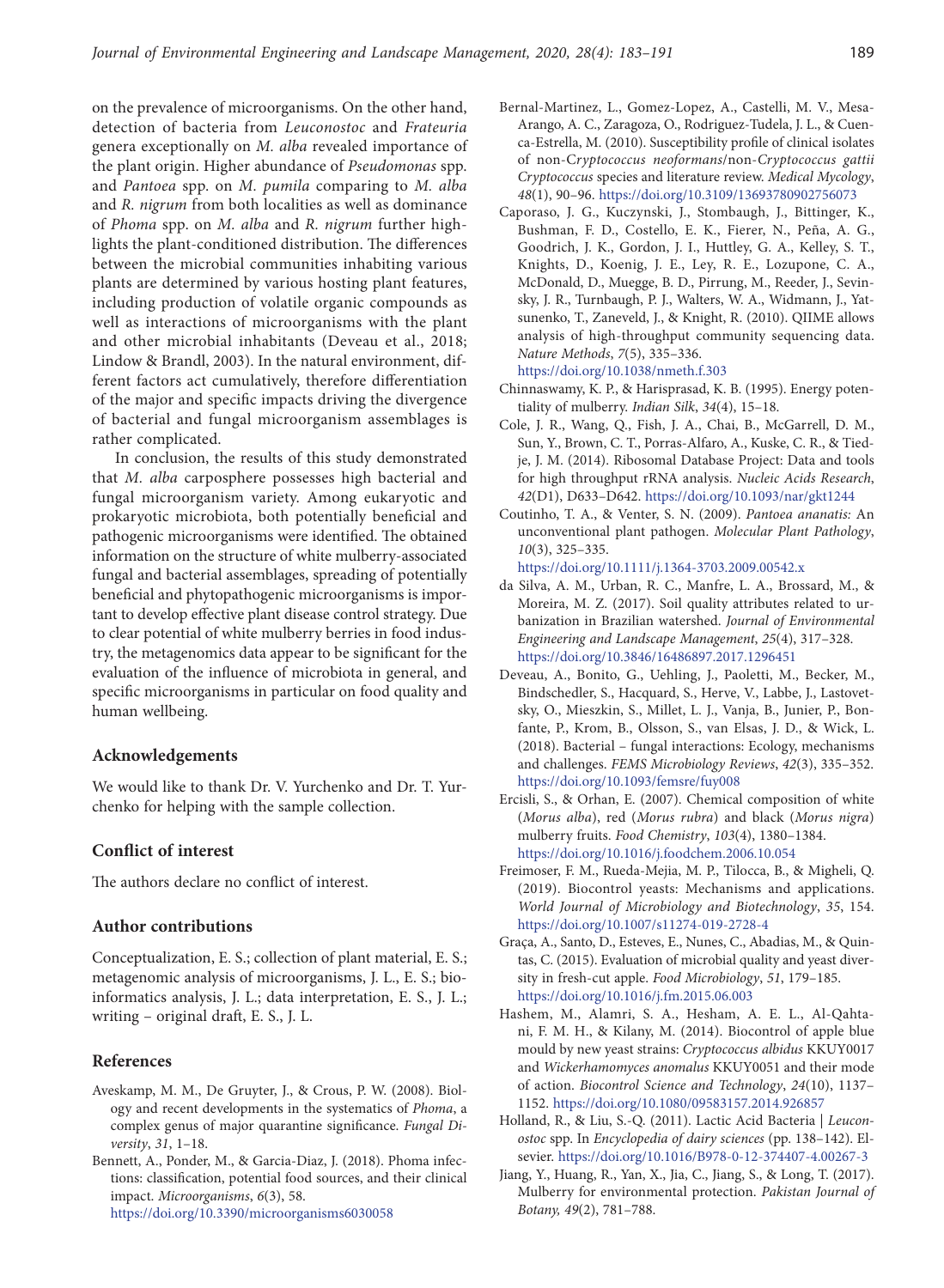- Kõljalg, U., Nilsson, R. H., Abarenkov, K., Tedersoo, L., Taylor, A. F. S., Bahram, M., Bates, S. T., Bruns, T. D., Bengtsson-Palme, J., Callaghan, T. M., Douglas, B., Drenkhan, T., Eberhardt, U., Dueñas, M., Grebenc, T., Griffith, G. W., Hartmann, M., Kirk, P. M., Kohout, P., Larsson, E., Lindahl, B. D., Lücking, R., Martín, M. P., Matheny, P. B., Nguyen, N. H., Niskanen, T., Oja, J., Peay, K. G., Peintner, U., Peterson, M., Põldmaa, K., Saag, L., Saar, I., Schüßler, A., Scott, J. A., Senés, C., Smith, M. E., Suija, A., Taylor, D. L., Telleria, M. T., Weiss, M., & Larsson, K.-H. (2013). Towards a unified paradigm for sequence-based identification of fungi. *Molecular Ecology*, *22*(21), 5271–5277. <https://doi.org/10.1111/mec.12481>
- Khoshdel, A., & Vaziri, B. M. (2016). Novel mathematical models for prediction of microbial growth kinetics and contaminant degradation in bioremediation process. *Journal of Environmental Engineering and Landscape Management*, *24*(3), 157– 164. <https://doi.org/10.3846/16486897.2016.1142446>
- Li, W., Fu, L., Niu, B., Wu, S., & Wooley, J. (2012). Ultrafast clustering algorithms for metagenomic sequence analysis. *Briefings in Bioinformatics*, *13*(6), 656–668. <https://doi.org/10.1093/bib/bbs035>
- Lidor, O., Santos-Garcia, D., Mozes-Daube, N., Naor, V., Cohen, E., Iasur-Kruh, L., Bahar, O., & Zchori-Fein, E. (2019). Frateuria defendens sp. nov., bacterium isolated from the yellows grapevine's disease vector *Hyalesthes obsoletus*. *International Journal of Systematic and Evolutionary Microbiology*, *69*(5), 1281–1287. <https://doi.org/10.1099/ijsem.0.003305>
- Ligon, J. M., Hill, D. S., Hammer, P. E., Torkewitz, N. R., Hofmann, D., Kempf, H.-J., & Pee, K.-H. van. (2000). Natural products with antifungal activity from *Pseudomonas* biocontrol bacteria. *Pest Management Science*, *56*(8), 688–695. [https://doi.org/10.1002/1526-4998\(200008\)56:8<688::AID-](https://doi.org/10.1002/1526-4998(200008)56:8%3C688::AID-PS186%3E3.0.CO;2-V)[PS186>3.0.CO;2-V](https://doi.org/10.1002/1526-4998(200008)56:8%3C688::AID-PS186%3E3.0.CO;2-V)
- Lindow, S. E., & Brandl, M. T. (2003). Microbiology of the phyllosphere. *Applied and Environmental Microbiology, 69*(4), 1875– 1883. <https://doi.org/10.1128/AEM.69.4.1875-1883.2003>
- Liu, H. M., Guo, J. H., Cheng, Y. J., Luo, L., Liu, P., Wang, B. Q., Deng, B. X., & Long, C. A. (2010). Control of gray mold of grape by *Hanseniaspora uvarum* and its effects on postharvest quality parameters. *Annals of Microbiology*, *60*(1), 31–35. <https://doi.org/10.1007/s13213-010-0018-3>
- Liu, J., Sui, Y., Wisniewski, M., Droby, S., & Liu, Y. (2013). Review: Utilization of antagonistic yeasts to manage postharvest fungal diseases of fruit. *International Journal of Food Microbiology*, *167*(2), 153–160.

<https://doi.org/10.1016/j.ijfoodmicro.2013.09.004>

- Łochyńska, M. (2015). Energy and nutritional properties of the white mulberry (*Morus alba L.*). *Journal of Agricultural Science and Technology A*, *5*(9). <https://doi.org/10.17265/2161-6256/2015.09.001>
- Lukša, J., Vepštaitė-Monstavičė, I., Yurchenko, V., Serva, S., & Servienė, E. (2018). High content analysis of sea buckthorn, black chokeberry, red and white currants microbiota – A pilot study. *Food Research International*, *111*, 597–606. <https://doi.org/10.1016/j.foodres.2018.05.060>
- Magoč, T., & Salzberg, S. L. (2011). FLASH: fast length adjustment of short reads to improve genome assemblies. *Bioinformatics (Oxford, England)*, *27*(21), 2957–2963. <https://doi.org/10.1093/bioinformatics/btr507>
- Mahboubi, M. (2019). *Morus alba* (mulberry), a natural potent compound in management of obesity. *Pharmacological Research*, *146*, 104341. <https://doi.org/10.1016/j.phrs.2019.104341>
- Mardaneh, J., Soltan Dallal, M. M., Taheripoor, M., & Rajabi, Z. (2014). Isolation, identification and antimicrobial susceptibility pattern of *Tatumella ptyseos* strains isolated from powdered infant formula milk consumed in neonatal intensive care unit: first report from Iran. *Jundishapur Journal of Microbiology*, *7*(6), e10608. <https://doi.org/10.5812/jjm.10608>
- Oliveira, R. C., Goncalves, S. S., Oliveira, M. S., Dilkin, P., Mallmann, C. A., Freitas, R. S., Bianchi, P., & Correa, B. (2017). Natural occurrence of tenuazonic acid and *Phoma sorghina* in Brazilian sorghum grains at different maturity stages. *Food Chemistry*, *230*, 491–496. <https://doi.org/10.1016/j.foodchem.2017.03.079>
- Ondov, B. D., Bergman, N. H., & Phillippy, A. M. (2011). Interactive metagenomic visualization in a Web browser. *BMC Bioinformatics*, *12*(1), 385. <https://doi.org/10.1186/1471-2105-12-385>
- Ou, T., Xu, W., Wang, F., Strobel, G., Zhou, Z., Xiang, Z., Liu, J., & Xie, J. (2019). A microbiome study reveals seasonal variation in endophytic bacteria among different mulberry cultivars. *Computational and Structural Biotechnology Journal*, *17*, 1091–1100.<https://doi.org/10.1016/j.csbj.2019.07.018>
- Pinto, C., Pinho, D., Cardoso, R., Custódio, V., Fernandes, J., Sousa, S., Pinheiro M., Egas, C., & Gomes, A. C. (2015). Wine fermentation microbiome: A landscape from different Portuguese wine appellations. *Frontiers in Microbiology*, *6*, 905. <https://doi.org/10.3389/fmicb.2015.00905>
- Rodrigues, E. L., Marcelino, G., Silva, G. T., Figueiredo, P. S., Garcez, W. S., Corsino, J., Guimarães, R. de C. A., & Freitas, K. de C. (2019). Nutraceutical and medicinal potential of the *Morus* species in metabolic dysfunctions. *International Journal of Molecular Sciences*, *20*(2), 301. <https://doi.org/10.3390/ijms20020301>
- Sandoval-Denis, M., Gené, J., Sutton, D. A., Wiederhold, N. P., Cano-Lira, J. F., & Guarro, J. (2016). New species of *Cladosporium* associated with human and animal infections. *Persoonia – Molecular Phylogeny and Evolution of Fungi*, *36*(1), 281–298. <https://doi.org/10.3767/003158516X691951>
- Shin, S.-Y., & Han, N. S. (2015). *Leuconostoc* spp. as starters and their beneficial roles in fermented foods. In M. T. Liong (Ed.), *Beneficial Microorganisms in food and nutraceuticals. Microbiology monographs* (Vol. 27, pp. 111–132). Springer, Cham. [https://doi.org/10.1007/978-3-319-23177-8\\_5](https://doi.org/10.1007/978-3-319-23177-8_5)
- Termorshuizen, A. J. (2007). Fungal and fungus-like pathogens of potato. In *Potato biology and biotechnology* (pp. 643–665). Elsevier. <https://doi.org/10.1016/B978-044451018-1/50071-3>
- Tilocca, B., Cao, A., & Migheli, Q. (2020). Scent of a Killer: Microbial volatilome and its role in the biological control of plant pathogens. *Frontiers in Microbiology*, *11,* 1–13. <https://doi.org/10.3389/fmicb.2020.00041>
- Trotel-Aziz, P., Couderchet, M., Biagianti, S., & Aziz, A. (2008). Characterization of new bacterial biocontrol agents *Acinetobacter, Bacillus, Pantoea* and *Pseudomonas* spp. mediating grapevine resistance against *Botrytis cinerea*. *Environmental and Experimental Botany*, *64*(1), 21–32. <https://doi.org/10.1016/j.envexpbot.2007.12.009>
- Vadkertiová, R., Molnárová, J., Vránová, D., & Sláviková, E. (2012). Yeasts and yeast-like organisms associated with fruits and blossoms of different fruit trees. *Canadian Journal of Microbiology*, *58*(12), 1344–1352.

<https://doi.org/10.1139/cjm-2012-0468>

Vepštaitė-Monstavičė, I., Lukša, J., Stanevičienė, R., Strazdaitė-Žielienė, Ž., Yurchenko, V., Serva, S., & Servienė, E. (2018).